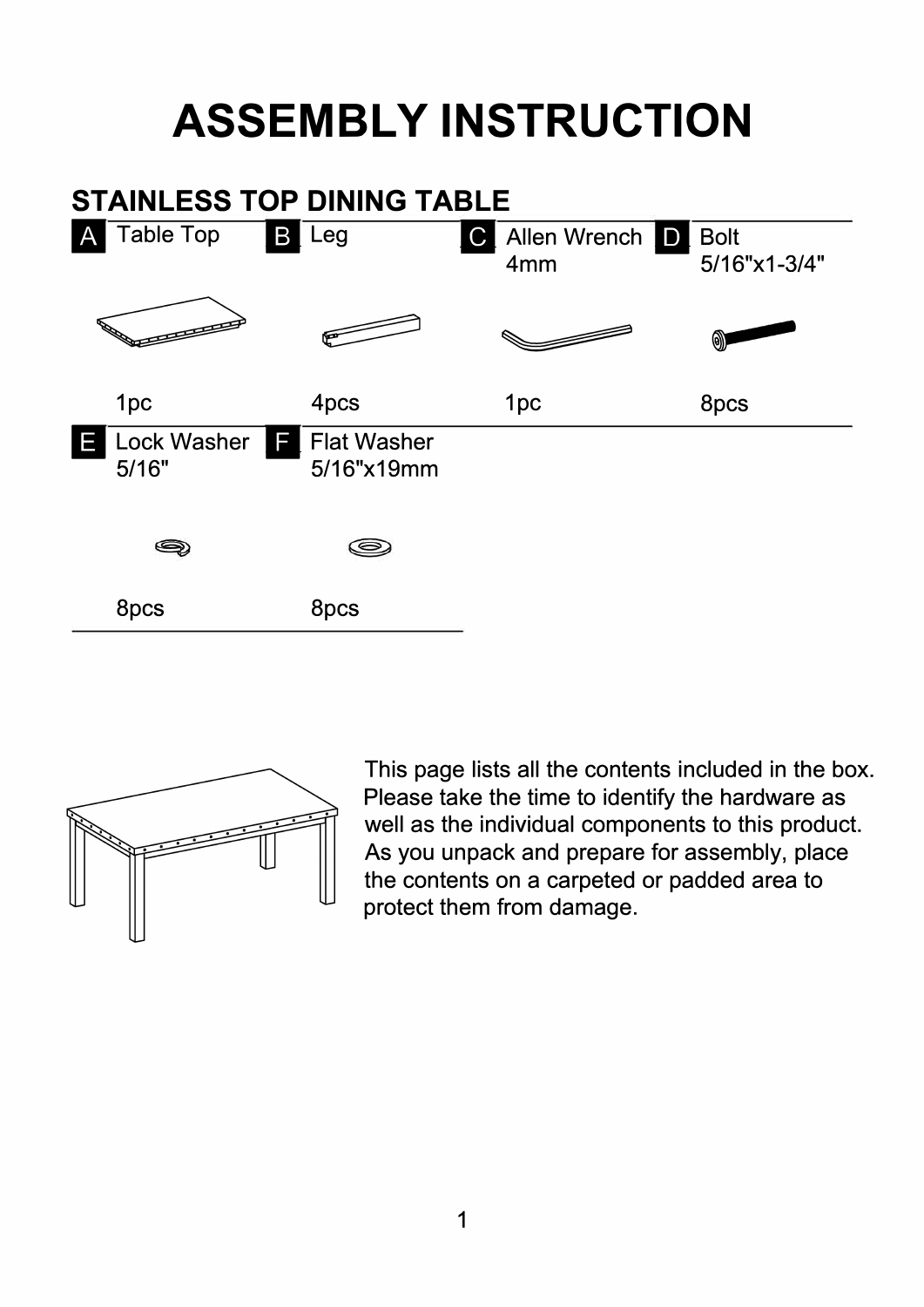$\blacktriangleleft$ Upside down the table top(A), remove the blocks as shown.(The phillips screwdriver is necessary and it's provided by yourself.)



 $\overline{2}$ Upside down the table top(A), attach 4pcs legs(B) and install use bolt(D), lock washer(E) and flat washer(F), tight by allen wrench(C).



## **Cleaning & Care**

Treat surface with care. Surface is resistant to scratches but is not scratch resistant. Clean surfaces with a dry or damp soft cloth. Do not use abrasive cleaners. Hardware may loosen over time. Periodically check that all connections are tight.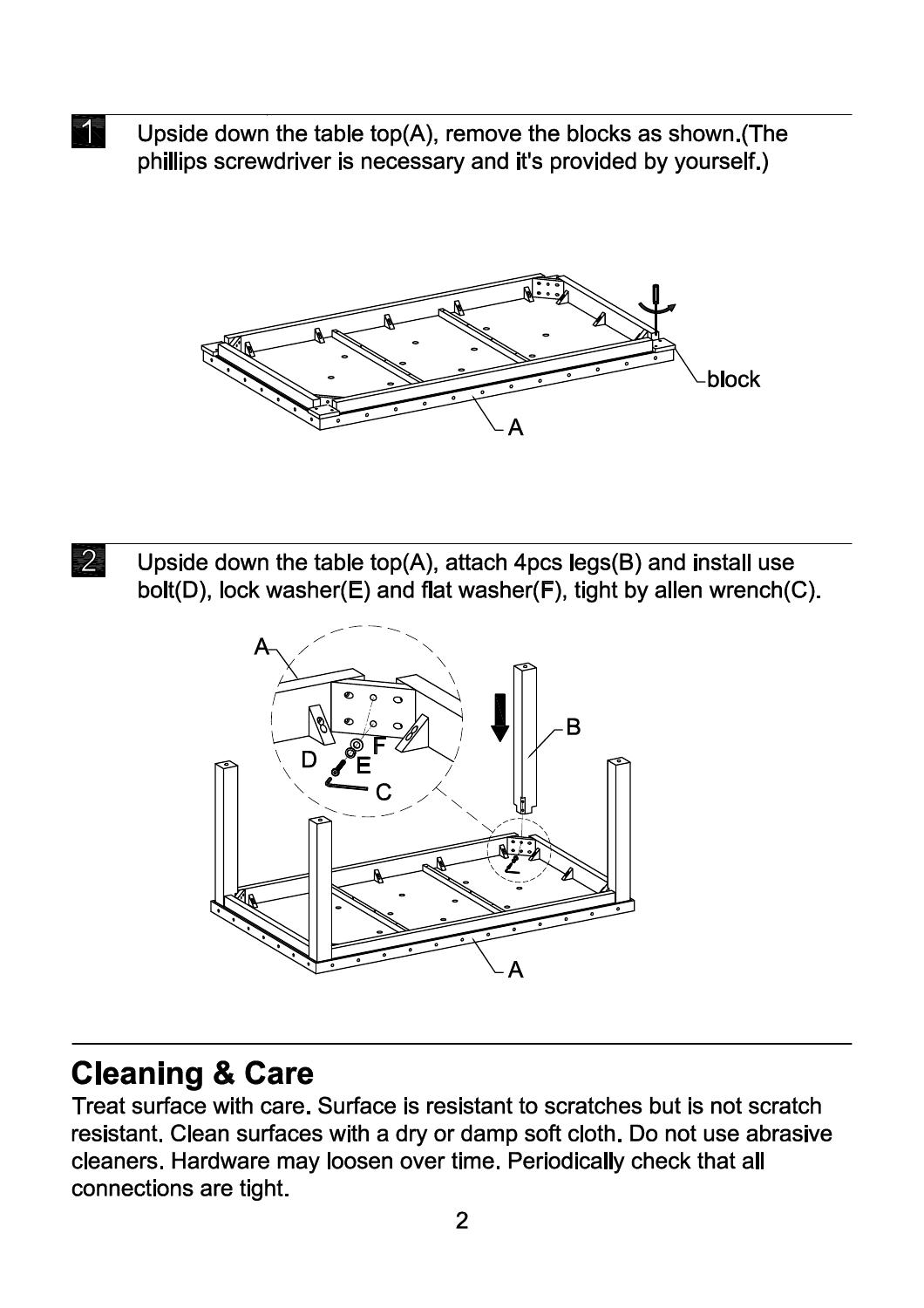## ASSEMBLY INSTRUCTION

| ASSEMBLY INSTRUCTION    |                                          |                                                                                                                                                                                                                                                                                                  |                             |                                    |
|-------------------------|------------------------------------------|--------------------------------------------------------------------------------------------------------------------------------------------------------------------------------------------------------------------------------------------------------------------------------------------------|-----------------------------|------------------------------------|
| ROLLED TOP TUFTED CHAIR |                                          |                                                                                                                                                                                                                                                                                                  |                             |                                    |
|                         | <b>A</b> Chair Back                      | <b>B</b> Seat                                                                                                                                                                                                                                                                                    | <b>G</b> Front Leg          | <b>Lock Washer</b><br>D<br>M8x13mm |
|                         |                                          |                                                                                                                                                                                                                                                                                                  |                             |                                    |
|                         | 1 <sub>pc</sub>                          | 1 <sub>pc</sub>                                                                                                                                                                                                                                                                                  | 2pcs                        | 9pcs                               |
| Е                       | <b>Flat Washer</b><br>Н<br>M8x19mm       | <b>Bolt</b><br>M8x80mm                                                                                                                                                                                                                                                                           | <b>Bolt</b><br>G<br>M8x60mm | <b>Bolt</b><br>Н<br>M8x45mm        |
|                         | $\circ$                                  | <b>COLORADO (C)</b>                                                                                                                                                                                                                                                                              | <b>COLORADO (C)</b>         | <b>EXECUTER</b>                    |
|                         | 9pcs                                     | 4pcs                                                                                                                                                                                                                                                                                             | 4pcs                        | 1 <sub>pc</sub>                    |
| ш                       | <b>Allen Key</b><br>IJ<br>M <sub>5</sub> | <b>Wood Dowel</b><br>Ø10x30mm                                                                                                                                                                                                                                                                    |                             |                                    |
|                         |                                          | $\varphi$                                                                                                                                                                                                                                                                                        |                             |                                    |
|                         | 1 <sub>pc</sub>                          | 2pcs                                                                                                                                                                                                                                                                                             |                             |                                    |
|                         |                                          | This page lists all the contents included in<br>the box. Please take the time to identify<br>the hardware as well as the individual<br>components to this product. As you<br>unpack and prepare for assembly, place<br>the contents on a carpeted or padded<br>area to protect them from damage. |                             |                                    |